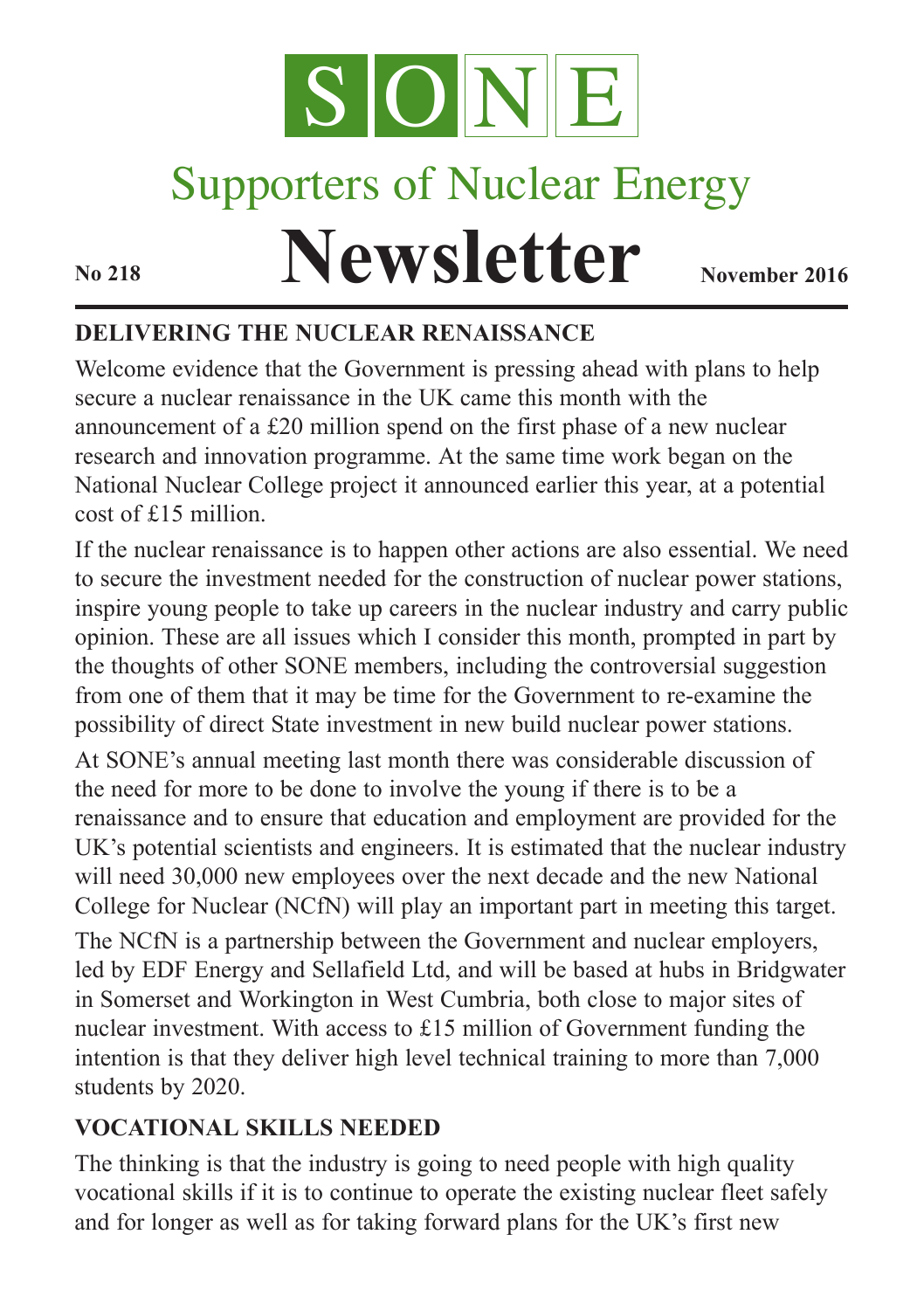nuclear power stations in a generation. The Government's ambition is for 90 per cent of the nuclear sector's skills needs to be met from a UK workforce.

With major investment getting under way in new and existing nuclear power stations the forecast is that the demand for skilled staff at all levels will increase by 40 per cent from 70,000 to 98,000 workers. This is where the NCfN comes in. It will work with local schools, colleges and universities, including Bristol University and the University of Cumbria, with the objective of setting rigorous training standards and providing inspiration to local young people to take up careers in the nuclear industry.

Among the courses on offer will be foundation degrees in nuclear, civil engineering and project management; bachelor of engineering top-up courses; nuclear apprenticeship components; nuclear pathway courses and generic courses such as nuclear fundamentals and environment.

Newsletter readers will know that I feel very strongly that one of the more important ways of interesting young people in nuclear energy is by introducing them to the subject in an entertaining way. This was what used to happen with the many school parties which were taken to the Sellafield Visitors Centre, mistakenly closed several years ago, and which still happens at the exhibition centres near EDF's operating sites. The Moorside developers plan to have one, too.

There are two other potential venues, however, which have been largely ignored - until now. One of SONE's newer members, Louis Plowden-Wardlaw, is leading a campaign to get permanent exhibitions covering the evolution of atomic theory and its civil nuclear energy applications established at the science museums in London and Manchester and possibly other centres as well. It is a campaign which I believe SONE should support and we will be discussing what form support might take at our next committee meeting. At the very least I would urge members to visit the two museums. I believe they will be appalled by what they find there - or rather don't find there - and want to help Louis do something about it if they can.

In brief, Louis believes that now nuclear energy is largely accepted by the public and politicians as an important part of the UK's low carbon energy mix it is time for good quality nuclear energy information to be made more widely available.

### **A HEALTH WARNING**

Prompted by Louis, earlier this month I visited the Manchester Museum of Science and Industry, accompanied by my wife. The nearest metro station is Deansgate and Castlefield and a sign there suggested we take a lift down to the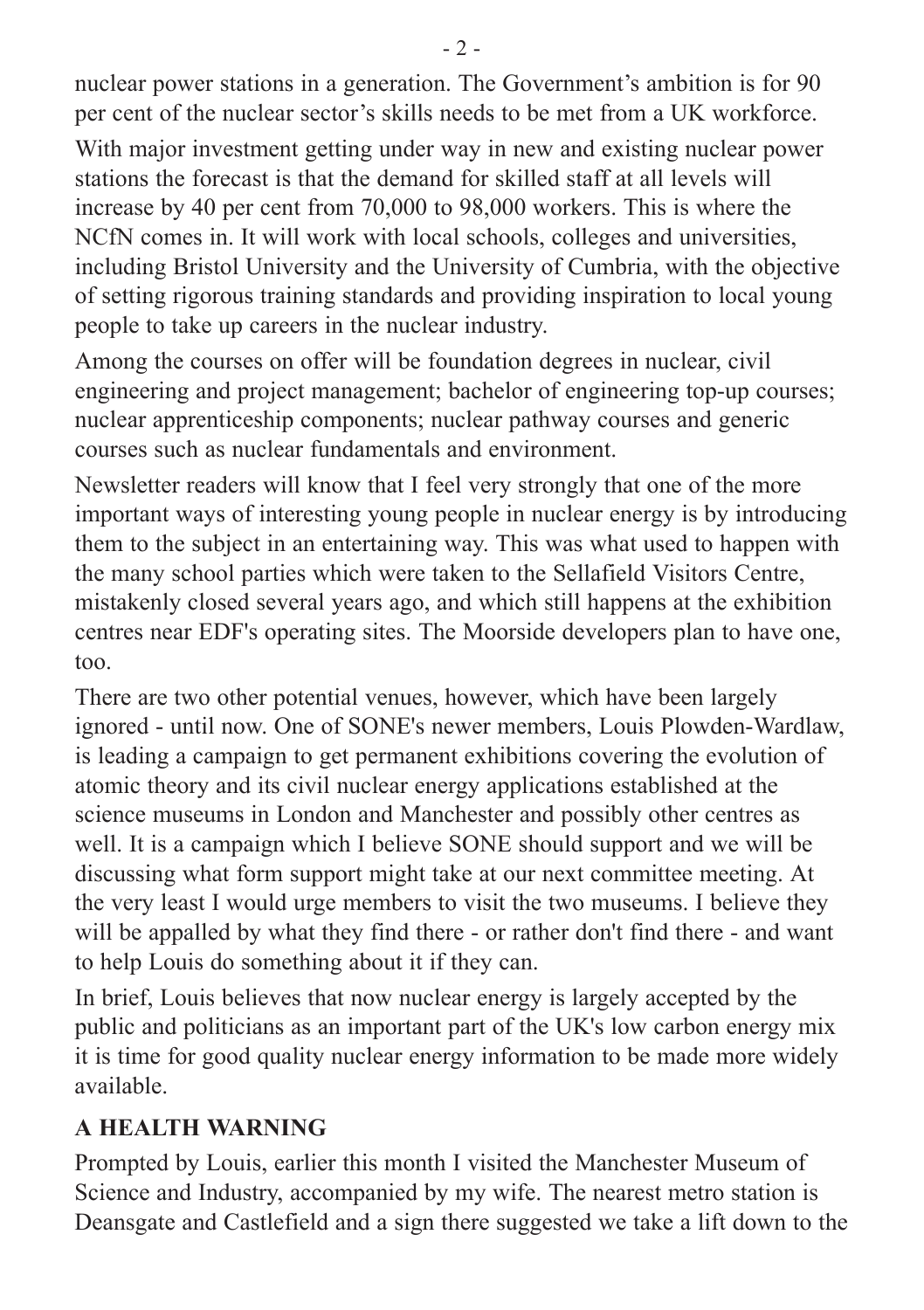street housing the museum. We did -and quickly regretted the decision. The inside of the lift was filthy and stank of what we took to be urine and excrement. Later we reported this, after struggling to find out who was responsible for the lift maintenance. Hopefully we finally reached the right people and the lift will be cleaned -or shut down.

Inside the Museum itself we went to the information desk and asked a member of staff where the nuclear energy exhibits were. She didn't think there were any - "the museum's only to do with Manchester things" - but pointed across to an area where she thought there might be something about energy. There was poster style information about the contributions to nuclear knowledge made by such people as Dalton, Rutherford and Joule. It was pathetic. Surely we can do better than this.

### **RESEARCH AND INNOVATION**

The research and innovation funding announced this month forms part of the Government's wider commitment to doubling the UK's energy innovation spend. The objective is to build it up to a level of more than £400 million a year by 2021. The initial nuclear innovation programme was announced by the new Department for Business, Energy and Industrial Strategy (BEIS) - not a title that trips easily off the tongue. It covers five major themes, building on recommendations made by the Nuclear Innovation Research Advisory Board (NIRAB):

- \* Some £6 million will be devoted to work on advanced nuclear fuels which could provide greater levels of efficiency.
- \* A further £5 million will be directed towards research that underpins the development, safety and efficiency of the next generation of nuclear reactor designs.
- \*Another £5 million will be used to develop the UK's capability in materials, advanced manufacturing and modular build for the reactors of the future.
- \*Around £2 million will be deployed on research into fuel recycling processes that may reduce future environmental and financial burdens.
- \*Finally, £2 million will be used to continue with the development of a suite of tool kits and under-pinning data that will enhance the Government's knowledge basis for future decision making in the nuclear sector, up to the year 2050.

Dame Sue Ion, Chair of NIRAB, described the Government's initiative as a significant step forward in the UK in its drive to be a leading nation at the forefront of nuclear research.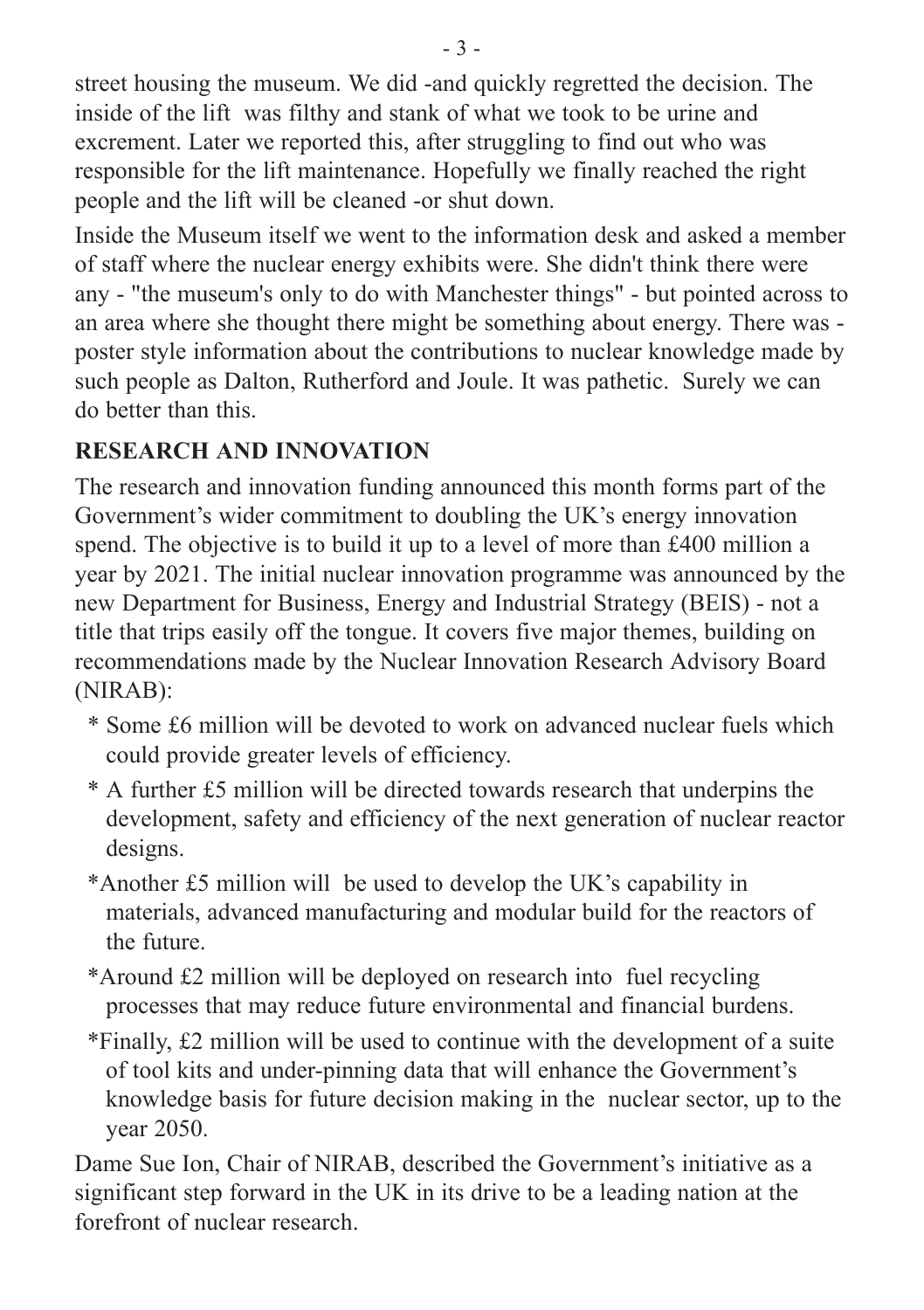"The research into new fuel, advanced manufacturing, reactor design, improved recycling processes and strategic tools aligns with NIRAB's recommendations and will plug gaps in the UK's current activity," she said.

"It will begin to equip our universities, national labs and industry with world leading skills and capability and act as a stimulus to national and international collaborative working."

## **THE SMR DESIGN COMPETITION**

It is now 12 months since the Government announced plans to invest at least £250 million over the next five years in a nuclear research and development programme which included a competition to identify the best value small modular reactor (SMR) design for the UK.

The first phase of that competition, a call for initial expressions of interest, was launched in March and interest has already been declared publicly by several companies. Only last month Rolls-Royce announced that it had submitted a paper to BEIS outlining its plan to develop a fleet of 7 GWe of SMRs with the consortium it is busy establishing. This consortium could provide a £100 billion boost to the UK economy, Rolls-Royce said, because the companies expected to become involved in the consortium are either UKowned or have a strong UK presence.

"We firmly believe a UK SMR programme presents a once in a lifetime opportunity for UK nuclear companies to be involved in the design, manufacture and building of next generation reactors for our needs at home and to access a huge global opportunity," Rolls-Royce said. "It's in the Government's hands with regard to the timetable of our announcement."

In a somewhat pointed reference to the interest being shown by overseas nuclear companies, Rolls-Royce said that the British character of its consortium was important. Because the jobs would be rooted in the UK it would give a significant boost to the country's nuclear supply chain and export potential.

Other participants in the UK's SMR competition included EDF Energy, which is of course French owned, and its Chinese partner, the China National Nuclear Corporation, Westinghouse and the United States developer NuScale Power. NuScale and Sheffield Forgemasters International announced earlier this year that they will work together to develop the manufacturing techniques needed for the future development of SMRs in the UK.

Sheffield Forgemasters will forge a large civil nuclear reactor vessel head by the end of next year, it has said, as part of a programme supported by Innovate UK, the UK's innovation agency, to develop and validate innovative forging and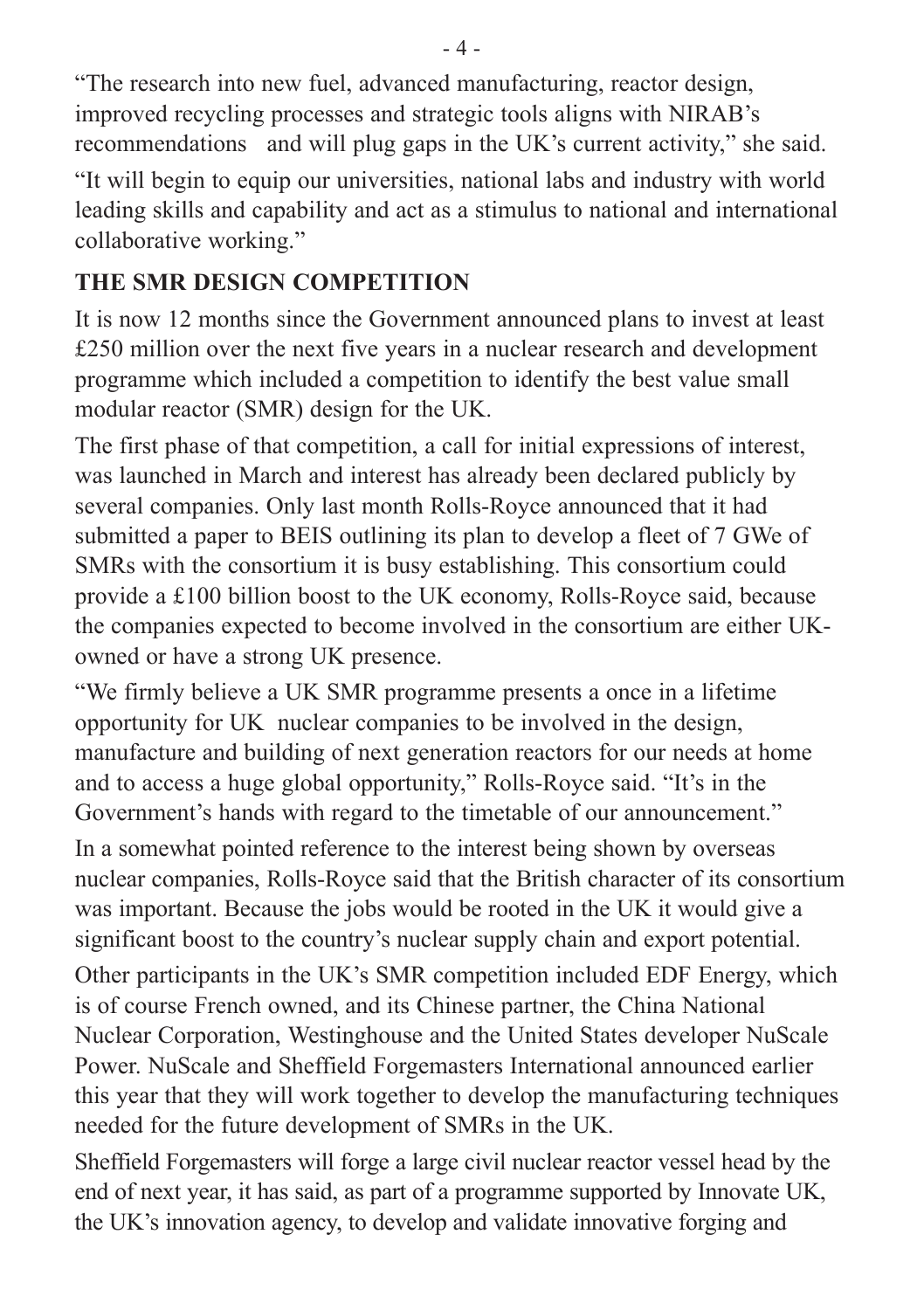fabrication solutions for the nuclear industry. NuScale Power is providing funding to support the use of the geometries required by its innovative SMR design.

Led by Sheffield Forgemasters the project has five contributing partners, including Rolls-Royce plc. Rolls-Royce has emphasised, however, that this is separate to its own submission of an SMR solution to the UK Government.

## **GET THE ROADMAP OUT**

The objective of Phase One was to gauge market interest among technology developers, utilities, potential investors and funders in developing, commercialising and financing SMRs in the UK. When the Government launched Phase One it said that an SMR Delivery Roadmap would be published later this year.

The Roadmap is important. It will summarise the evidence so far, set out the policy framework and assess the potential for one or more possible pathways for SMRs to help the UK achieve its energy objectives, while delivering economic benefits.

The Roadmap will also include details of the process that the Government will use to identify suitable sites and any work that the Government will undertake with the Office for Nuclear Regulation to ensure that appropriate provision is made within the process for regulatory approval.

The industry wants the Government to publish the Roadmap as soon as possible, to enable it to build on increasing international interest and benefit from the supply chain opportunities and intellectual property rights already established in the UK.

Like much of the rest of industry the nuclear sector is seeking clarity over what happens when Britain leaves the European Union, to give investors in important infrastructure developments the confidence that a stable policy framework will be maintained to deliver new projects that promote growth.

It is now four years since the then Coalition Government produced what it called a durable agreement against which companies could invest and support jobs and a hoped for economic recovery. As the Coalition put it then: "With a fifth of the UK's electricity generating capacity due to close this decade, reforms are needed to provide certainty to investors to bring forward £110 billion investment in new infrastructure to keep the lights on and continue the shift to a diverse, low carbon economy as cheaply as possible. It will suppoort as many as 250,000 jobs in the energy sector."

One of the actions taken by the Government was to bring in the Levy Control Framework to provide £7.6 billion of market support for low carbon investment up to the year 2020. The intention was to help diversify the UK's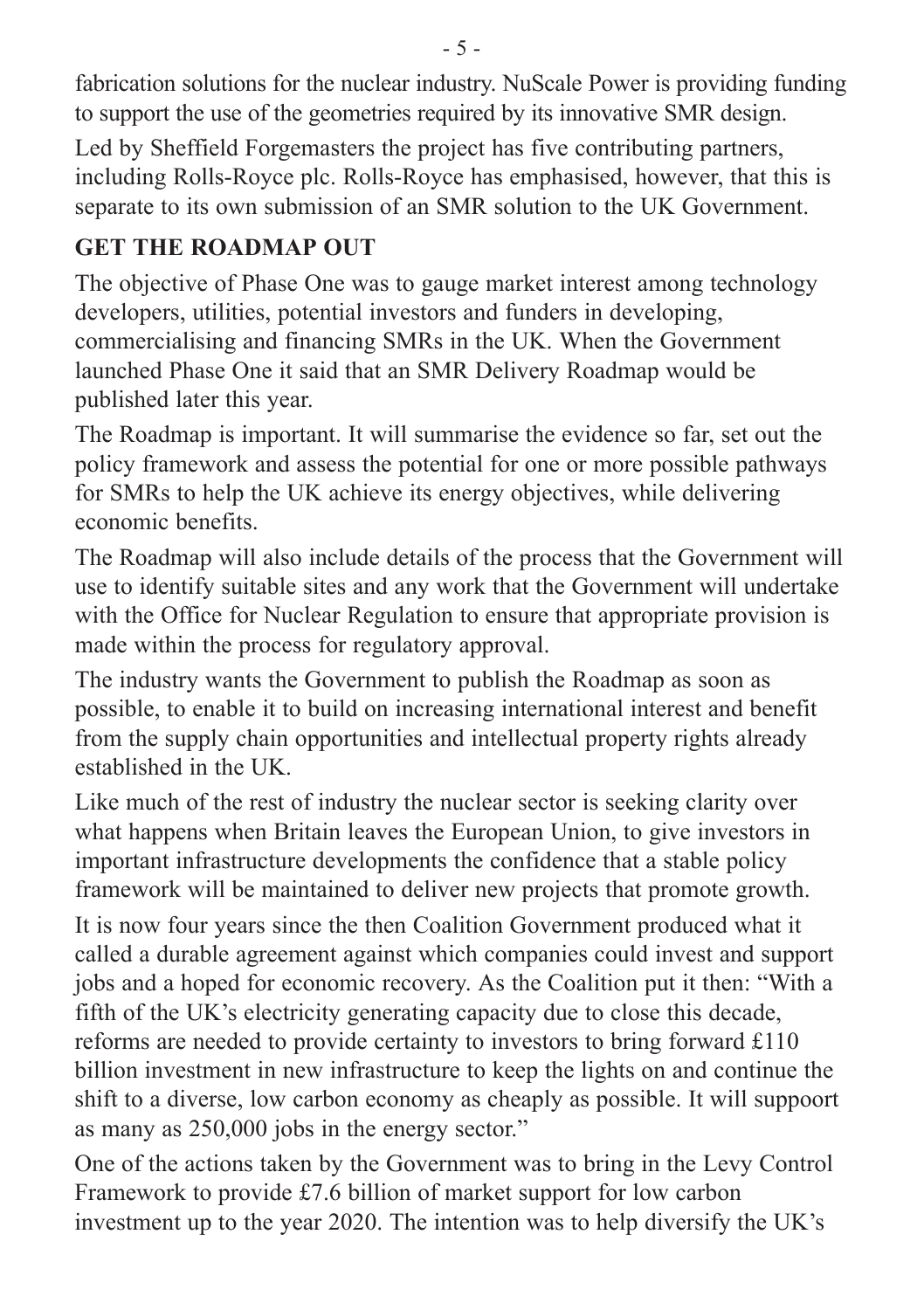energy mix to avoid gas import dependency by increasing the amount of electricity coming from renewables from 11% (as it was four years ago) to around 30% by 2020.

The Levy Control Framework funding was also intended to support new nuclear power projects and carbon capture and storage schemes, which are now not getting the sort of funding anticipated four years ago. The nuclear and renewables industries are all seeking assurances from the Government that the Framework is either renewed beyond the 2020-21 funding cap - or replaced.

## **TIME FOR GOVERNMENT INVESTMENT?**

Something needs to be done to enable Contracts for Difference, the long-term contracts that provide stable revenues for investors in low carbon energy projects at a fixed level known as a strike price, to be agreed, including agreements for the new large-scale nuclear power stations at Moorside in Cumbria and Wylfa Newydd in Wales.

It is widely expected that the Government will try to negotiate a lower strike figure for these new build nuclear projects than the £92.50 per megawatt hour (or £89.50 if another new reactor is built at Sizewell) it agreed for EDF Energy's Hinkley Point C scheme, which has been widely criticised as far too generous. The strike price mechanism was introduced by the Government because it has always insisted that it would not provide subsidies to the nuclear industry through the taxation system. Such subsidies would not be illegal but the Government would currently need permission from the European Union to subsidise nuclear or any other form of energy. But we are leaving the EU aren't we?

While all large infrastructure projects contain a considerable range of special features nuclear projects have more than most, all of which have to be covered if the nuclear sector is to attract investment. New nuclear programmes have to dovetail in with associated infrastructure developments, such as grid and transport networks, as well as develop a supply chain, receive planning consents and engage with national and local government, along with the businesses, educational establishments and communities in the area the project is based.

They also need to have their reactor design scrutinised by national regulators, a process that can take as long as five years in the UK. In addition, the project needs to have a fuel supply, operations, maintenance and decommissioning strategy, looking as much as 80 years ahead. In all, delivery of a new nuclear project involves a complex set of high risk, high impact activities over 10 to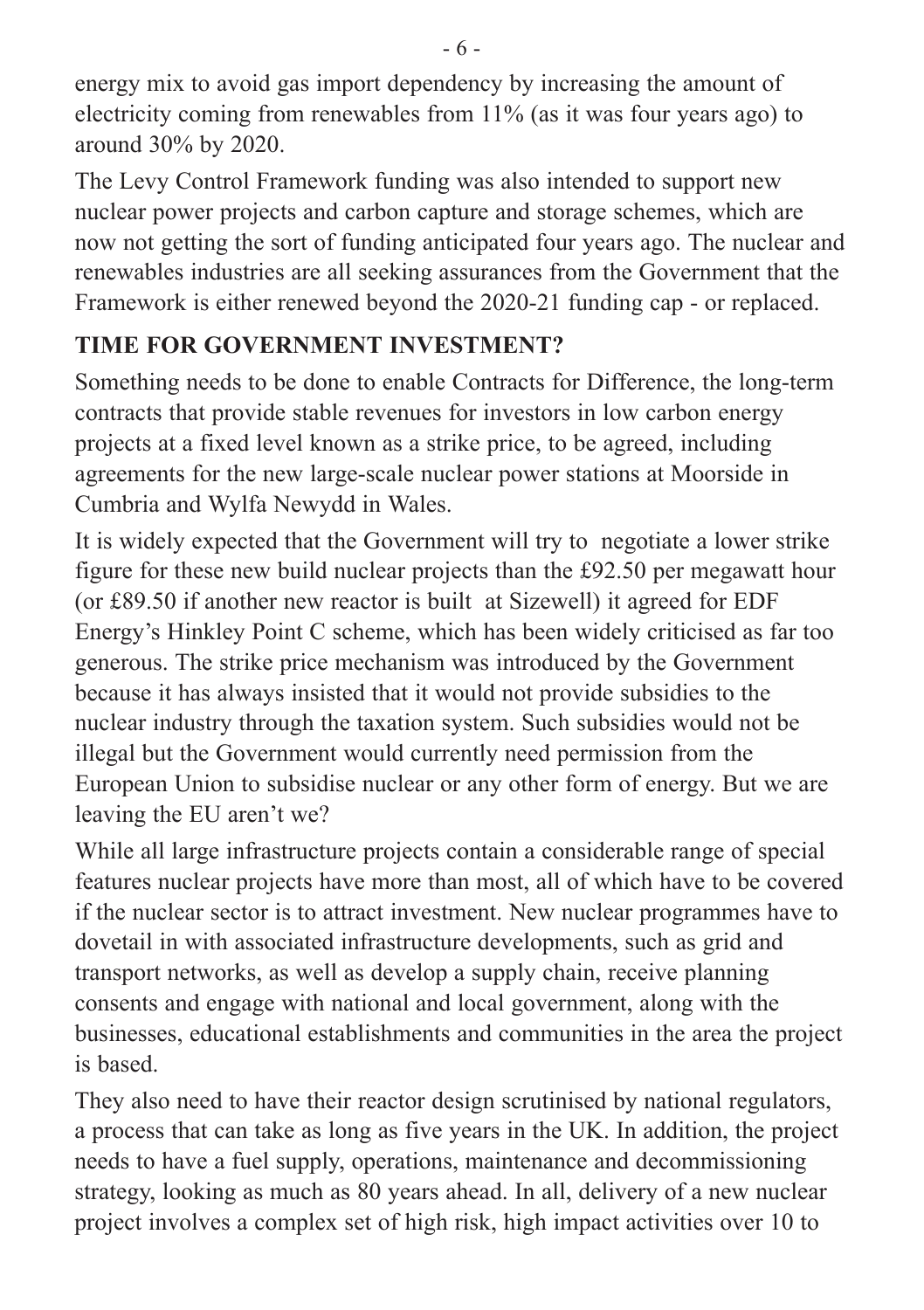15 years, with huge financial implications. The one constant, sitting at the centre of all this, is surely Government.

These are the sort of considerations which led Gerald Clark, one of SONE's long-standing committee members to question whether there could be direct Government investment in the nuclear energy industry to support it rather than mechanisms such as the Contract for Difference regime. I asked him to make the case for such action and what follows is a summary of it.

Gerald started with a reminder that all of the existing nuclear power stations in the UK were built by a nationalised electricity industry. Even Sizewell B, which was completed after privatisation, was launched in the days of the Stateowned Central Electricity Generating Board.

"Even so," he said, "the prevailing assumption over the last 20 years has been that it is for the privatised electricity utilities to make the necessary investments to keep the show on the road and for the Government to keep out of it. As there was surplus generating capacity until very recently there was no effective pressure on the Government to invest directly.

"While the Contract for Difference mechanism is primarily a device to allow us to achieve our renewables obligations, despite the obvious uncompetitiveness of wind and solar technologies, it has also proved useful in enabling private investment in nuclear technology to take place in the face of a difficult market.

"The Hinkley C project nevertheless had a hard time in satisfying the EU's rules regarding state aid, on grounds of market failure. In 2014 the Austrian government challenged the European Commission's decision to allow it, and had not given up before the Brexit referendum made their objection obsolete."

Gerald pointed out that when she became Prime Minister, Theresa May hesitated before allowing the Hinkley Point scheme to go ahead. Two considerations suggested that she might not, he said - the high strike price figure, which was more than twice the average wholesale price electricity at the time, and the equally widespread criticism of the major presence of a State-owned Chinese nuclear company, CGN, in the consortium of investors put together by EDF.

"In the event, the Prime Minister decided to endorse the Contract, subject to a couple of interesting conditions," Gerald said. "EDF will not be able to offload its obligations without the consent of the British Government and secondly in any future nuclear contracts of this kind the British Government will take a 'golden share'giving it control.